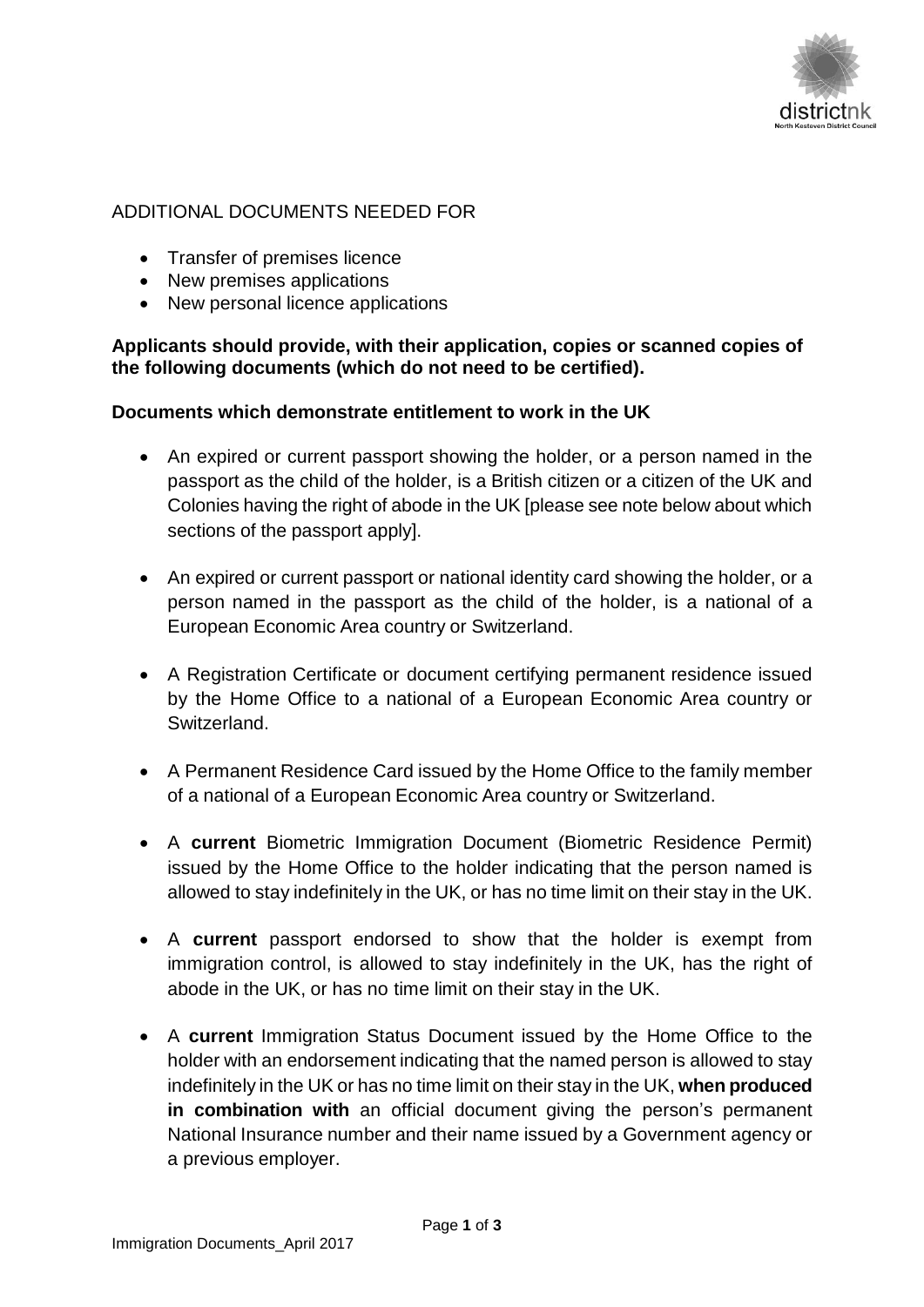- A **full** birth or adoption certificate issued in the UK which includes the name(s) of at least one of the holder's parents or adoptive parents, **together with** an official document giving the person's permanent National Insurance number and their name issued by a Government agency or a previous employer.
- A birth or adoption certificate issued in the Channel Islands, the Isle of Man or Ireland **when produced in combination with** an official document giving the person's permanent National Insurance number and their name issued by a Government agency or a previous employer.
- A certificate of registration or naturalisation as a British citizen, **when produced in combination with** an official document giving the person's permanent National Insurance number and their name issued by a Government agency or a previous employer.
- A **current** passport endorsed to show that the holder is allowed to stay in the UK and is currently allowed to work and is not subject to a condition preventing the holder from doing work relating to the carrying on of a licensable activity.
- A **current** Biometric Immigration Document (Biometric Residence Permit) issued by the Home Office to the holder which indicates that the named person can currently stay in the UK and is allowed to do the work in question.
- A **current** Residence Card issued by the Home Office to a person who is not a national of an EEA state or Switzerland but who is a family member of such a national or who has derivative rights or residence.
- A **current** Immigration Status Document containing a photograph issued by the Home Office to the holder with an endorsement indicating that the named person may stay in the UK, and is allowed to work and is not subject to a condition preventing the holder from doing work relating to the carrying on of a licensable activity **when produced in combination with** an official document giving the person's permanent National Insurance number and their name issued by a Government agency or a previous employer.
- A Certificate of Application, **less than 6 months old**, issued by the Home Office under regulation 17(3) or 18A (2) of the Immigration (European Economic Area) Regulations 2006, to a person who is not a national of an EEA state or Switzerland but who is a family member of such a national or who has derivative rights of residence.
- Reasonable evidence that the person has an outstanding application to vary their permission to be in the UK with the Home Office such as the Home Office acknowledgement letter or proof of postage evidence, or evidence that the person has an appeal or administrative review pending on an immigration decision, such as an appeal or administrative review reference number.